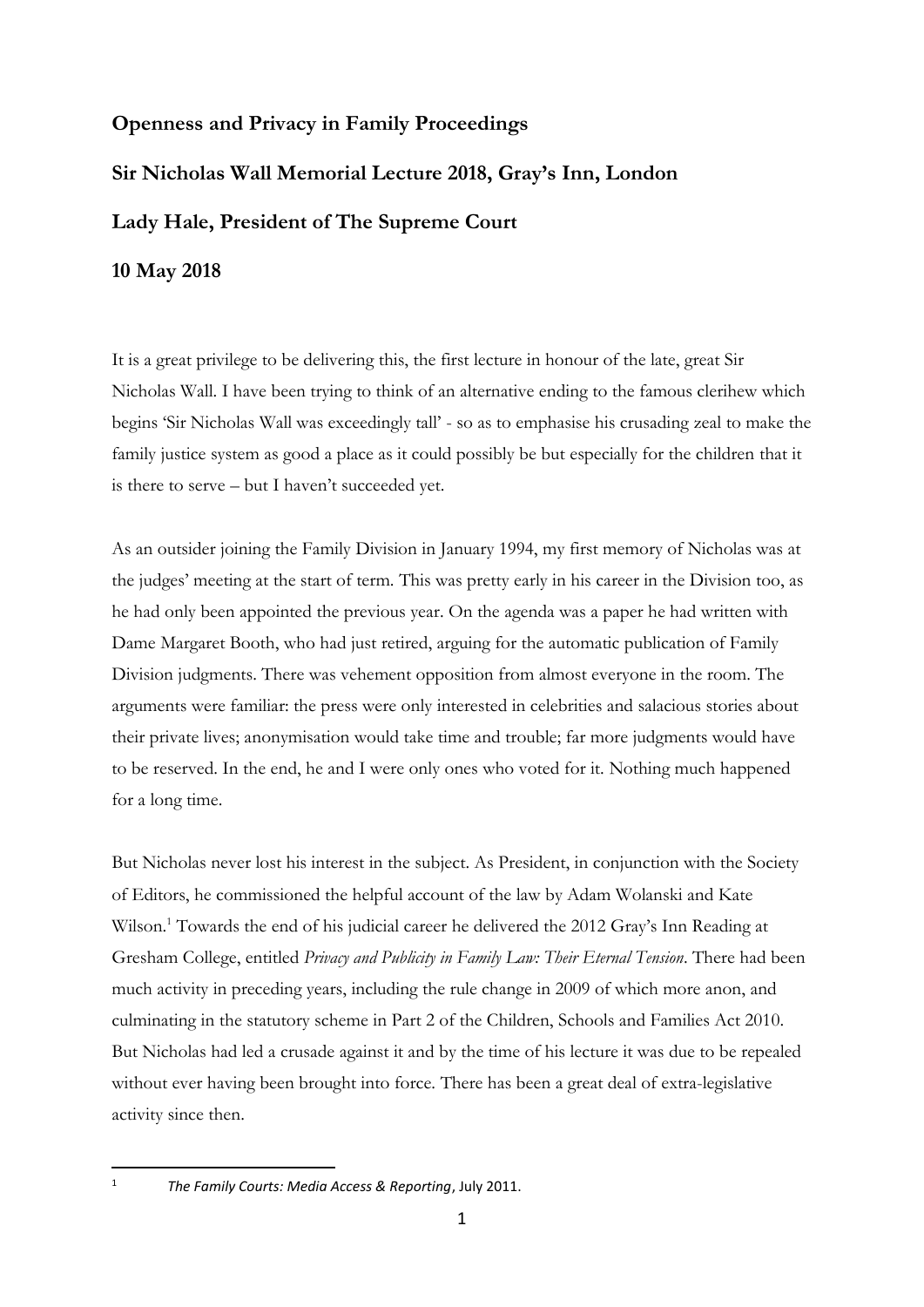One of the disadvantages of leaving the Family Division is that one is no longer so familiar with what is going on on the ground, so you must forgive me if I get some of that activity wrong. And we have recently been reminded that we are living in a much-changed world, a world where social media mean that campaigns can be crowd-funded, and cases which in the past might have been heard and dealt with in private are now played out in the full glare of publicity, with sometimes frightening results for those caught up in the events. (I am thinking, obviously, of cases such as Charlie Gard and Alfie Evans where the genie was well and truly out of the bottle so there was no point in trying to achieve either privacy or anonymity.)

On the other hand, one of the benefits of leaving the Family Division is that one gets to see other cases outside the family justice system which raise similar issues of privacy and publicity. To pick three at random which we have had recently in the Supreme Court, working backwards:

*Reilly v Sandwell MBC*<sup>2</sup> was an employment case – was the head teacher of a primary school unfairly dismissed for failing to reveal to the governors her close but platonic friendship with a man convicted of child pornography offences? The case had been anonymised in the Employment Appeal Tribunal and the Court of Appeal, so that she, her friend, the school and the local authority which had taken over the responsibilities of the governing body were not named. The case appeared in our lists as *A v B Local Authority.* Why? Not to protect the parties, but to protect the children and parents at the school (although it was not very clear from exactly what they were to be protected). We lifted the anonymity order in relation to the parties but did order that the school should not be identified. This was to protect children, who were only very indirectly involved in the court proceedings. I am still wondering about it.

Compare that with *Khuja v Times Newspapers Ltd*<sup>3</sup>, a case thought so important that a panel of 7 Justices heard it and was divided 5 to 2. Mr Khuja is a prominent Oxford businessman and landlord who had been named in a high-profile criminal trial as someone who had been arrested and placed on police bail in connection with the Oxford child sexual exploitation case. Reporting restrictions were imposed during the criminal proceedings<sup>4</sup> to avoid prejudicing any eventual trial in which he was a defendant. Once the case was over, and it was clear that he

 $\overline{2}$ [2018] UKSC 16.

<sup>3</sup> [2017] UKSC 49, [2017] 3 WLR 351.

<sup>4</sup> Under s 4(2) CCA 1981.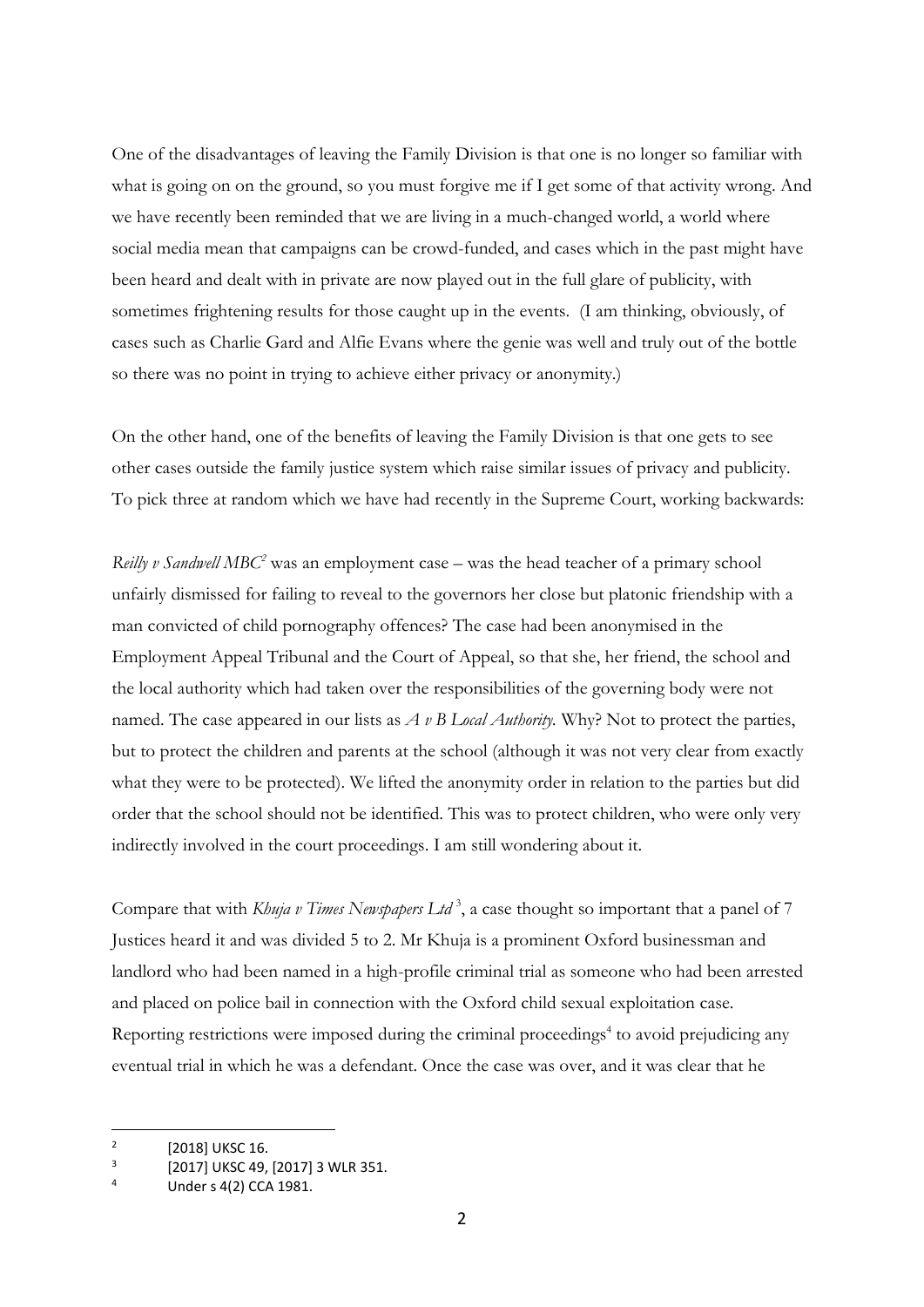would not be charged, the judge proposed lifting the order. Mr Khuja brought High Court proceedings for an injunction against newspapers who wanted to publish stories about him. He argued that not only himself but also his children and his family would suffer from the publicity. By a majority, we upheld the judge's refusal to grant the injunction. He had been named in open court. The issue was of very great public importance. And although this was not an invariable rule, the public could generally be expected to know that a person was innocent until proved guilty. Although the possibility of privacy interests outweighing the public interest could not be ruled out, it would be rare indeed to prohibit publication of information revealed in a trial in open court.

Contrast these cases, which concerned court proceedings, with *PJS v News Group Newspapers*, 5 which did not. PJS applied for an interim injunction to protect his own privacy rights and those of his husband and their children. This was a straightforward clash between their privacy rights and the publication rights of the media. We held that there should be an interim injunction. There was zero public interest in the legal sense in salacious information about PJS and his extramarital activities. I placed particular weight on the independent privacy interests of the children, who might well be harmed by wall to wall media interest if their parents were named.

I mention these cases because they were not family cases but they all involved protecting the interests of the family and in particular the interests of children. We strive for coherence and principle across the whole legal field. So we have to ask, first, what the general principles are, and second, whether the family justice system is different from any other part of the legal system, and if so why and how.

There are three relevant general principles:

First, there is the common law principle of open justice. This was famously explained by Lord Atkinson in *Scott v Scott*: 6

'The hearing of a case in public may be, and often is, no doubt, painful, humiliating, or deterrent both to parties and witnesses, and in many cases, especially those of a criminal nature, the details may be so indecent as to tend to

<sup>5</sup> [2016] UKSC 26, [2016] AC 1081.

<sup>6</sup> [1913] AC 417, at p 463.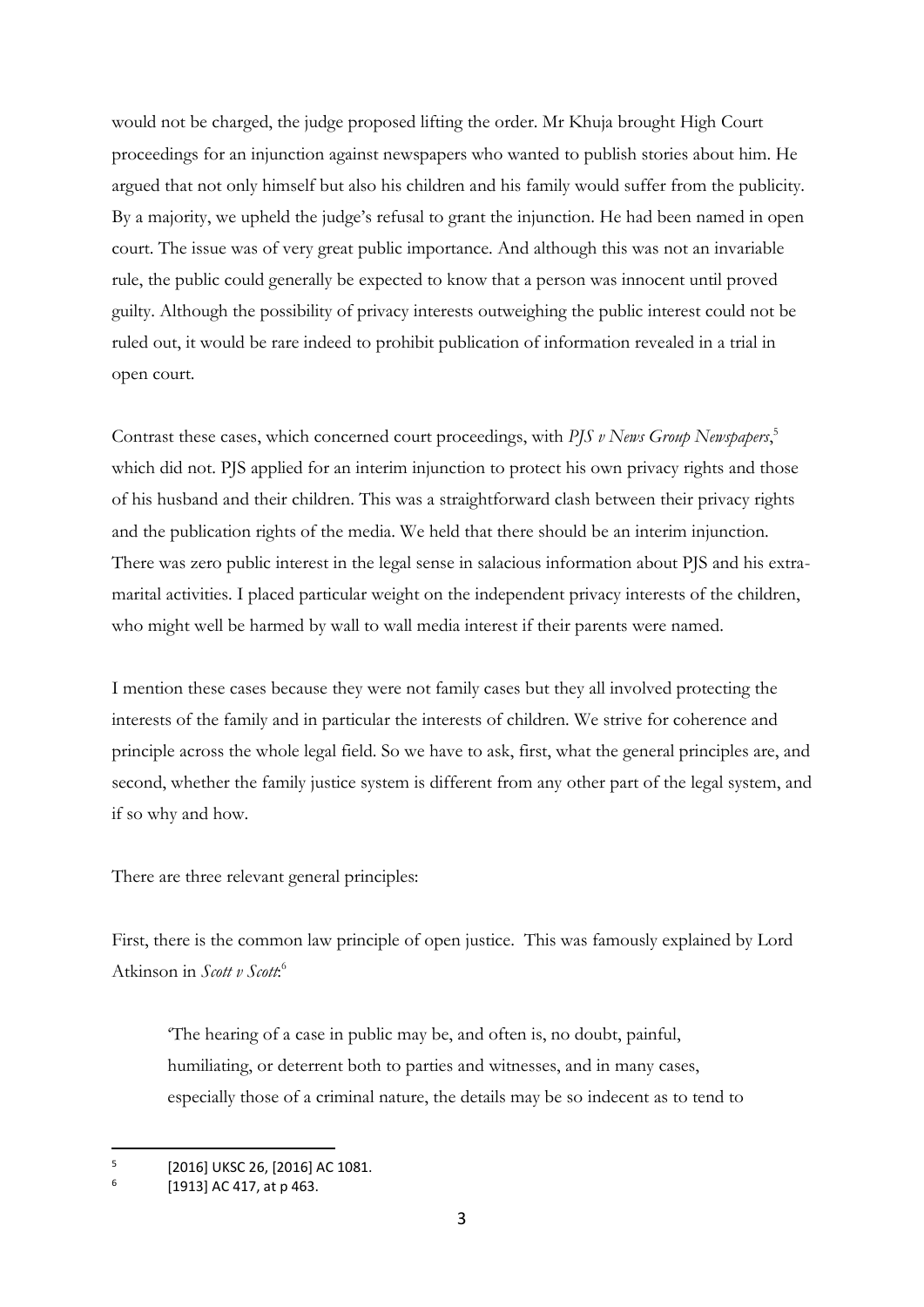injure public morals, but all this is tolerated and endured, because it is felt that in public trial is to found, on the whole, the best security for the pure, impartial, and efficient administration of justice, the best means for winning for it public confidence and respect.'

However, everyone accepted that the High Court's *parens patriae* jurisdiction over children and persons of unsound mind was an exception. As the Lord Chancellor explained:<sup>7</sup>

'In the two cases of wards of Court and of lunatics the Court is really sitting primarily to guard the interests of the ward or the lunatic. Its jurisdiction is in this respect parental and administrative, and the disposal of controverted questions is an incident only in the jurisdiction. It may often be necessary, in order to attain its primary object, that the Court should exclude the public. The broad principle which ordinarily governs it therefore yields to the paramount duty, which is the care of the ward or the lunatic.'

Thus the two main themes to emerge from *Scott v Scott* have special resonance in family cases, but they point in opposite directions. The first is that open justice is there, not only to police the judges, and indeed the other participants in the story, such as health care professionals and social workers, to make sure that they are behaving properly, but also to engender public confidence that they are indeed doing so. Family courts have from time to time had a very bad press, from some politicians and some people in the media. But this is especially apparent in care cases, where the state is interfering in family life, often very drastically, to deprive parents of their children and children of their parents. We would not countenance sending someone to prison behind closed doors – save in the most exceptional cases – so, it might be thought, why should we countenance putting children in care behind closed doors?

The second theme, on the other hand, is that children cases are different from ordinary civil or criminal proceedings. Their very object is to further the best interests of the child. Those best interests should not be put at risk by unnecessary public intrusion into their private and family lives.

 $7$  At p 437.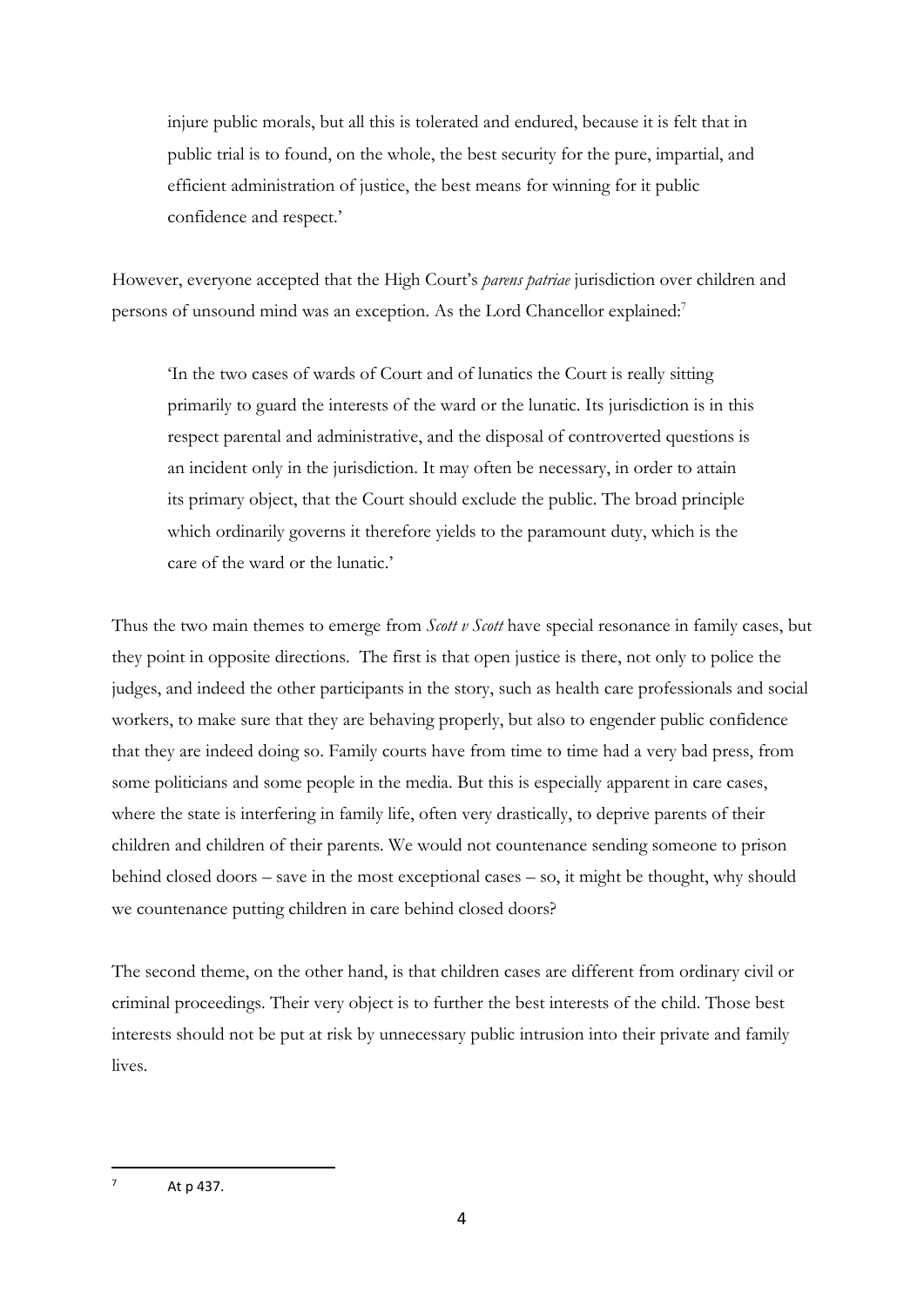Strong support for this can be found in Dr Julia Brophy's 2010 study for the Children's Commissioner of *The views of children and young people regarding media access to family courts*. <sup>8</sup> A large majority of the children studied were opposed to having reporters in court. They felt that the proceedings address issues that are private. They concern events which are 'painful, embarrassing and humiliating for children'. These are not the business of the media or of the general public. They feared bullying at school and in their communities. Nearly all of them said that if they knew that a reporter might be in court they would be less willing to speak openly to an expert about illtreatment or disputes about their care or about their own wishes and feelings. This view was endorsed by the well-known child psychiatrist, Dr Danya Glaser.<sup>9</sup>

Julia Brophy and her colleagues followed this up in 2014 with a study commissioned by the National Youth Advocacy Service and the Association of Lawyers for Children, *Safeguarding, Privacy and respect for Children and Young People and the Next Steps in Media Access to Family Courts*. 10 This showed children's continued suspicion of the media and opposition to their attendance at hearings in the family courts. Children were also really worried about 'jigsaw identification' – anonymization is not enough – and about how young people might feel on reading about their case in a newspaper. There were better ways of improving public knowledge about the family courts and other avenues in which to explore allegations of unfair treatment. The children's interests were not identical to their parents', who might want to exploit the media for their own purposes. Above all, the children wanted the courts to consult them and to ascertain the views, interests and long-term welfare implications for any child involved of allowing media access to the court.

In other words, they wanted their rights under article 12 of United Nations Convention on the Rights of the Child to be properly observed.<sup>11</sup> These are the right to express their views freely in all matters affecting them and in particular the right to be heard in any judicial proceedings affecting them. The UN Children's Rights Committee in *General Comment No 12* (2009) has stressed that children should be freely able to express a view without pressure, manipulation or

<sup>8</sup> 11 Million, March 2010.

<sup>9</sup> [2009] Fam Law 211.

<sup>10</sup> NYAS, Association of Lawyers for Children, July 2014.

<sup>11</sup> Article 12 provides '1. States Parties shall assure to the child who is capable of forming his or her own views the right to express those views freely in all matters affecting the child, the views of the child being given due weight in accordance with the age and maturity of the child.

<sup>2.</sup> For this purpose, the child shall in particular be provided the opportunity to be heard in any judicial and administrative proceedings affecting the child, either directly, or through a representative or an appropriate body, in a manner consistent with the procedural rules of national law.'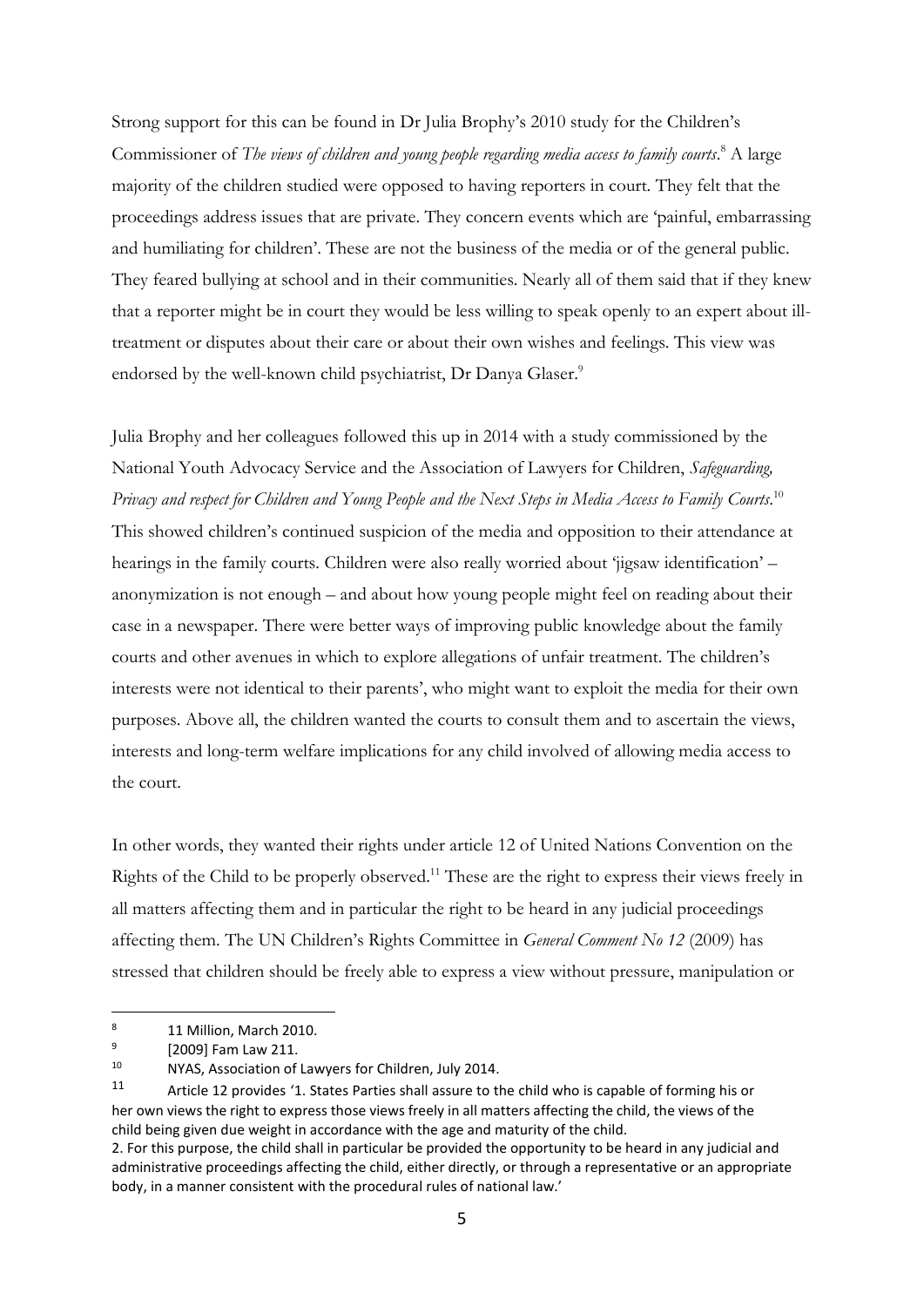undue influence, in conditions that take account of the child's individual and social situation, and in an environment where the child feels secure when expressing opinions. A child cannot be heard effectively where the environment is intimidating, hostile and insensitive. I have discussed elsewhere<sup>12</sup> how best to involve children in family proceedings about their futures and this is not the place to resume that discussion. But it is clear from the studies cited, and from the work of the Cafcass Young People's Board, that children want to be involved in an appropriate way. The fear is that even the risk of a journalist's presence, followed by insensitive reporting, will inhibit this.

The general rule is that proceedings to which the Family Procedure Rules apply will be held in private except where the rules themselves or any other enactment provide otherwise or where the court directs otherwise.<sup>13</sup> If proceedings are in private, only certain persons are allowed to be present. However, in the 2009 rule change referred to earlier, FPR rule 27(11) provides that, except in judicially assisted negotiation and conciliation, in proceedings related to adoption or for parental orders under the Human Fertilisation and Embryology Act, the people allowed to be present include 'duly accredited representatives of news gathering and reporting organisations'.<sup>14</sup> These can only be excluded in specified circumstances, which include where this is *necessary* in the interests of any child concerned in, or connected with, the proceedings.<sup>15</sup> The related Practice Direction states that the rule should be applied on the basis that media representatives have a right to attend throughout the case unless the court decides to exclude them from all or part of the proceedings on the defined grounds.<sup>16</sup> This is not a 'discretion' but a structured balancing exercise. As Baker J explained in *Re Al-Hilli (Reporting Restrictions)*, 17

'It is a cardinal principle underpinning the provisions of rule 27.11 . . . that the duly accredited representatives of news gathering and reporting organisations are to be trusted not to abuse their right to attend by publishing information unlawfully.'

<sup>12</sup> Association of Lawyers for Children, Annual Conference 2015, 'Are We Nearly There Yet?'<br>
I<sup>13</sup> EPP rule 27.10(1). Diverse and other matrimonial and civil partnership preceedings are go <sup>13</sup> FPR rule 27.10(1). Divorce and other matrimonial and civil partnership proceedings are generally in

public, but may be in private in certain circumstances: FPR, rule 7.16.

<sup>&</sup>lt;sup>14</sup> FPR rule 27.10.

<sup>&</sup>lt;sup>15</sup> FPR rule 27.11(2)(f).<br><sup>16</sup> PD27P Rata 5.1

 $^{16}$  PD27B, para 5.1.

<sup>[2013]</sup> EWHC 2190 (Fam), [2014] 1 FLR 403.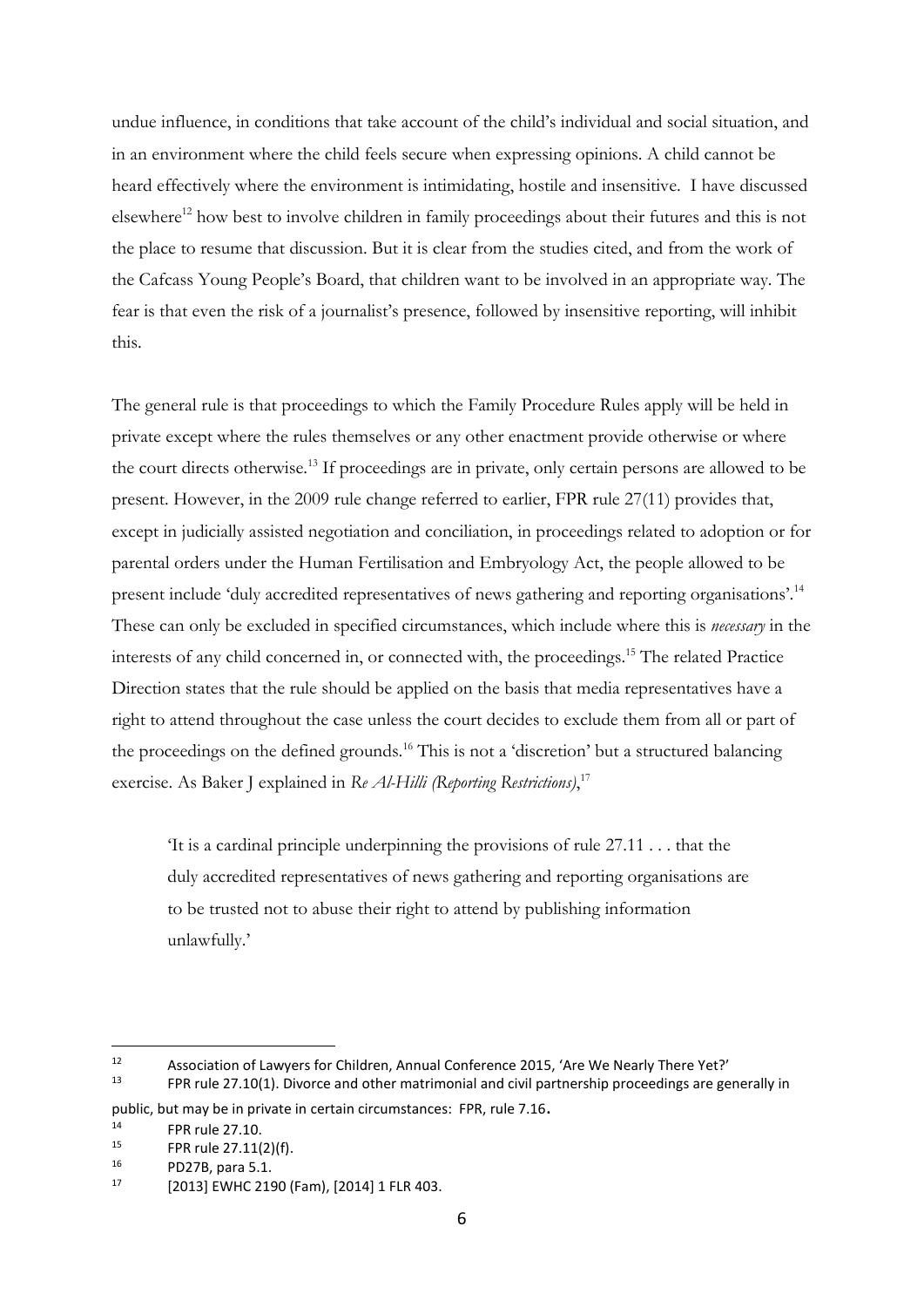Clearly, this approach does not accord with the views of the children involved, who cannot be assured in advance that there will be no media representative present or that they will be asked for their views on any media application to attend.

Appeals to the Court of Appeal are held in public unless the court rules otherwise in specified circumstances: these include cases which involve confidential information, including information relating to personal financial matters, and where a private hearing is *necessary* to protect the interests of any child.<sup>18</sup> This is rarely, if ever, done. Appeals to the Supreme Court are also held in open court 'except where it is *necessary* in the interests of justice or in the public interest to sit in private for part of an appeal hearing'. <sup>19</sup> I know of only one case in which we have done so, and it involved a bank, not a child. 20

This leads on to the second important principle, which flows from the principle of open justice. There is not much point in allowing the media into the court room if they cannot then report upon what they have seen and heard. Fair and accurate reporting is protected by the law of defamation for precisely that reason. As Lord Sumption said in *Khuja*, 21

'It has been recognised for many years that press reporting of legal proceedings is an extension of the concept of open justice, and is inseparable from it. In reporting what has been said and done at a public trial, the media serve as the eyes and ears of a wider public which would be absolutely entitled to attend but for purely practical reasons cannot do so.'

He also pointed out that the conduct of the hearing falls within the court's power to control its own proceedings. Any restrictions there are more likely to engage the right to a fair hearing under article 6 of the European Convention on Human Rights than the right to freedom of expression under article 10. But reporting restrictions are different. 'This is direct press censorship' and raises issues under article 10. Article 10 guarantees the right to freedom of expression, but it is a qualified right, and may be subject to restrictions prescribed by law, provided that these are a proportionate means of achieving one of the listed legitimate aims, which include the protection of the reputation or rights of others, preventing the disclosure of

<sup>&</sup>lt;sup>18</sup> CPR, rule 39.2(1) and (3) (c), (d).

<sup>&</sup>lt;sup>19</sup> SCR, rule 27(1).<br><sup>20</sup> *Bank Mollat v.l.* 

<sup>20</sup> *Bank Mellat v HM Treasury* [2014] AC 700.

Para 16.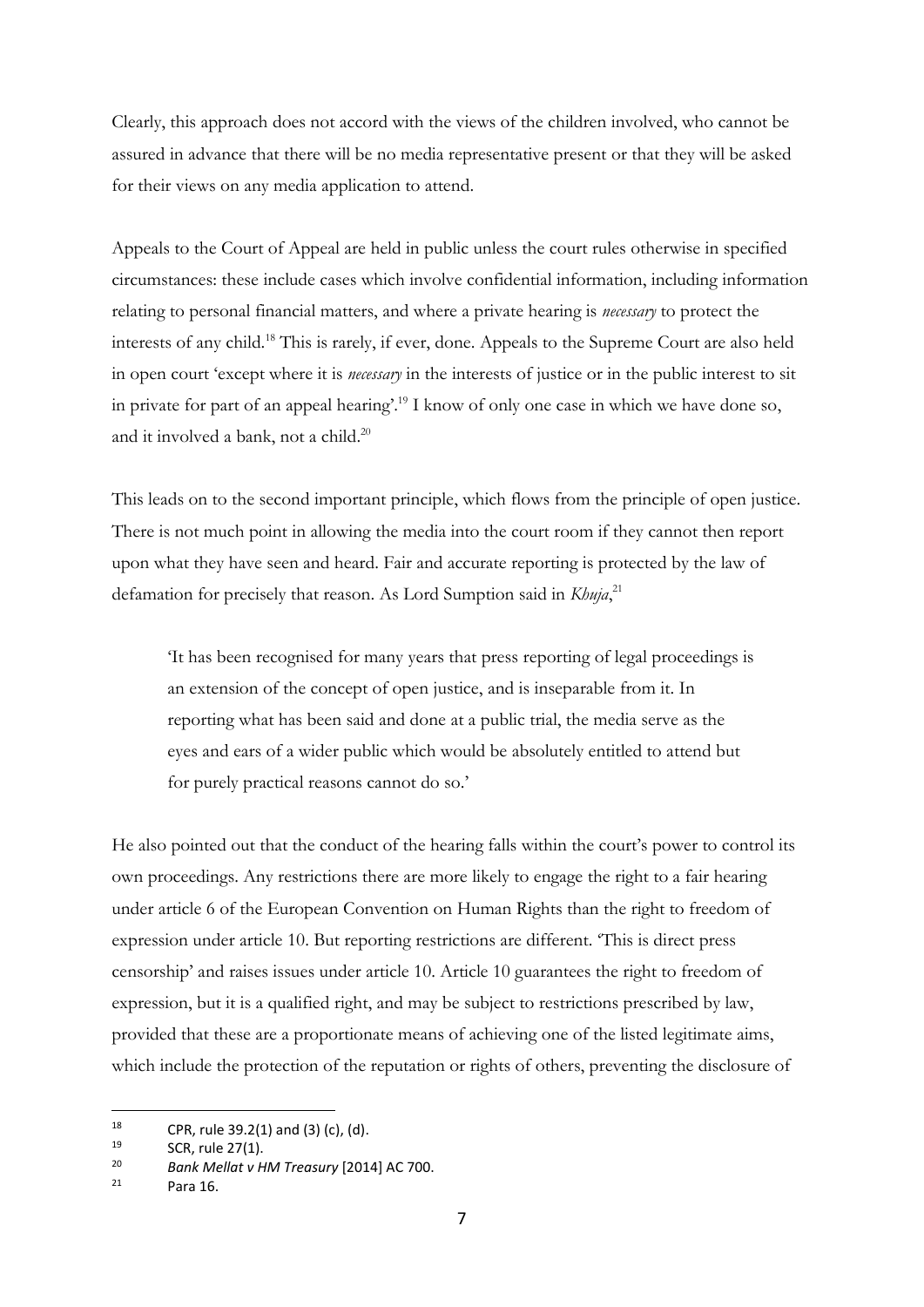information received in confidence, and maintaining the authority and impartiality of the judiciary.

There are statutory restrictions on what may be reported about certain types of family case. But the most commonly applied restriction is to require anonymity for the parties or their children. Indeed, this is often seen as the *quid pro quo* for allowing media access to proceedings which would otherwise be heard completely in private. There is a general prohibition on identifying children 'involved' in proceedings under the Children Act 1989 or the Adoption and Children Act  $2002^{22}$  but this has been held to last only as long as the proceedings last.<sup>23</sup> There is also a general prohibition on the publication of information relating to proceedings heard in private under the inherent jurisdiction relating to children, or under the 1989 or 2002 Acts, or otherwise relating wholly or mainly to the maintenance or upbringing of children, as these are one of the exceptions to the general rule that publication of information relating to proceedings in private is not contempt of court.<sup>24</sup> A further exception to that rule is where the court (having power to do so) expressly prohibits the publication of information, but this begs the question of what other powers the court would have. Proceedings to which the media are admitted under FPR rule 27.11 are still proceedings in private, so these restrictions would apply to them.

In Practice Guidance issued in January 2014,<sup>25</sup> the President of the Family Division laid down the circumstances in which permission to publish a judgement should be given; in summary, always when publication would be in the public interest, but, in particular, inter alia when finding facts where serious allegations have been made, or when making final orders in care proceedings, or when making placement or adoption orders. This applied, not only to the High Court, but also to any court exercising powers in relation to children. This resulted in far more judgments, not only in the Hight Court, but also in county courts where much more of the really useful stuff is being done, being made available on BAILII.

<sup>&</sup>lt;sup>22</sup> Children Act 1989, s 97(2).<br><sup>23</sup> Clauten v Clauten <sup>[2007]</sup> 1.

<sup>23</sup> *Clayton v Clayton* [2007] 1 FLR 11.

<sup>&</sup>lt;sup>24</sup> Administration of Justice Act 1960, s 12(1).<br><sup>25</sup> Transparency in the Family Courts, Bubliet

<sup>25</sup> *Transparency in the Family Courts: Publication of Judgments: Practice Guidance,* issued on 16 January 2014 by Sir James Munby, President of the Family Division.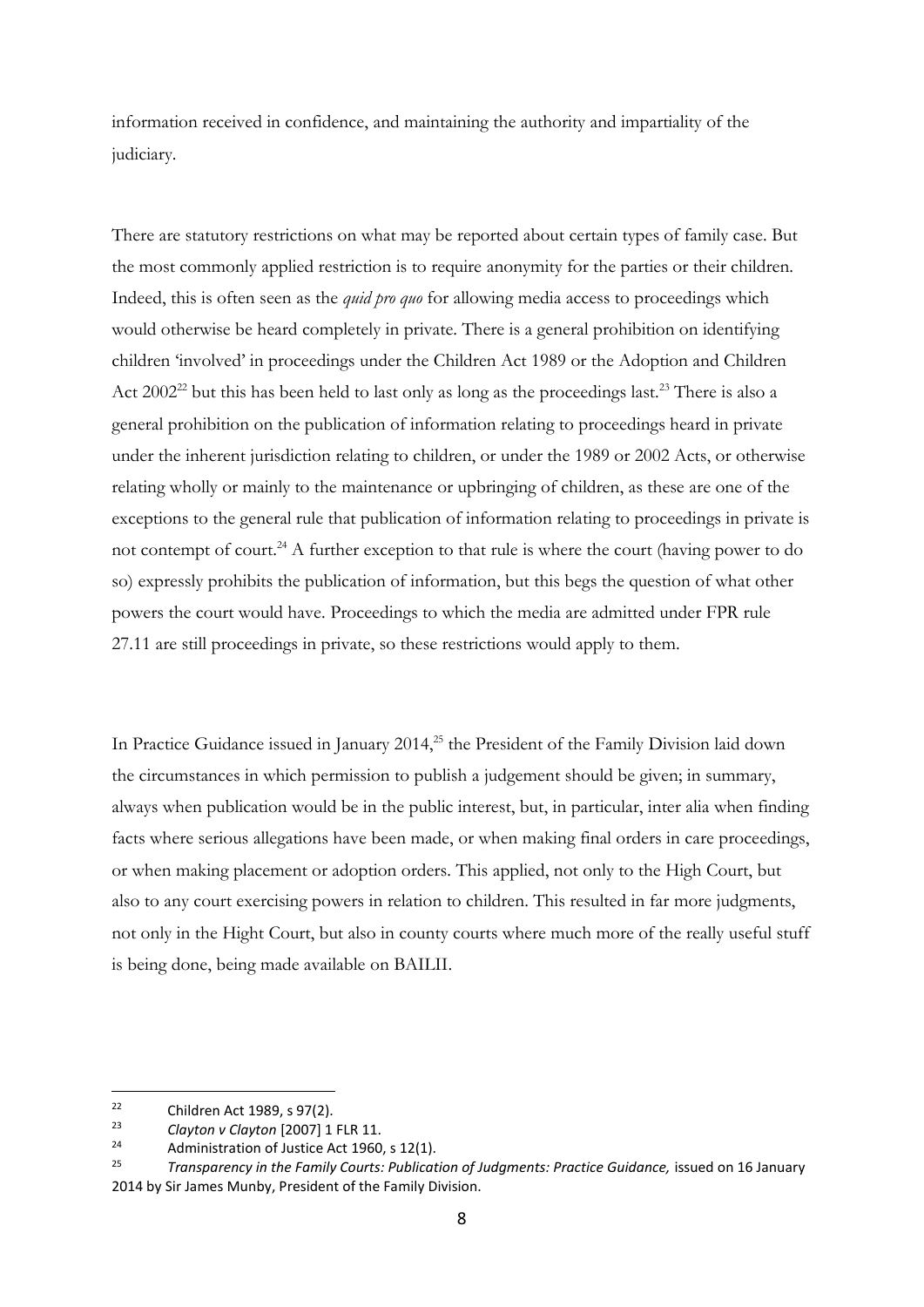Research by Julie Doughty and others, *Transparency through publication of family court judgments* published in 2017<sup>26</sup> found wide variations in practice from court to court. Overall the cases available on BAILII represented judicial and professional decisions made in only some geographical areas. Analysis of the press coverage over the same period showed that allegations of secrecy in family cases had reduced, but there was still evidence of cherry picking facts and misleading headlines. They felt that the 2014 guidance should be reviewed so as to pilot a scheme requiring publication of a representative range of cases from every judge and every court, supported by adequate training and administrative assistance in safe anonymization, removal of identifying details and focusing on issues of genuine public interest.

In contrast, there is no general power to restrict the reporting of proceedings held in public.<sup>27</sup> There are various statutory powers to do so. These include the power, under section 39 of the Children and Young Persons Act 1933, to make an order prohibiting the identification of a child concerned in any civil or family proceedings, whether held in public or in private, but only if the child is the subject of or a witness in the proceedings. But it may be that if, in the course of controlling the proceedings in the interests of justice and a fair hearing, the court has ordered that a person should not be named, or has otherwise provided for anonymity during the proceedings, then there is no right to break that anonymity when reporting the proceedings. This would explain the difference between *Khuja*, where Mr Khuja was named during the trial, and *Reilly*, where Ms Reilly was not named during the proceedings in the Employment Appeal Tribunal and the Court of Appeal.

However, there is a third principle at stake here, and that is the right to respect for private and family life, guaranteed by article 8 of the European Convention. As with article 10, this is not an absolute right. A public authority, including a court, can only interfere with the right if this is in accordance with the law and a proportionate means of achieving one of the legitimate aims set out in article 8(2). The most relevant of these for our purposes is the protection of the rights and freedoms of others, which include the best interests of children.

 $26$  By Cardiff University.

<sup>27</sup> *Independent Publishing Co Ltd v AG of Trinidad and Tobago* [2005] 1 AC 190.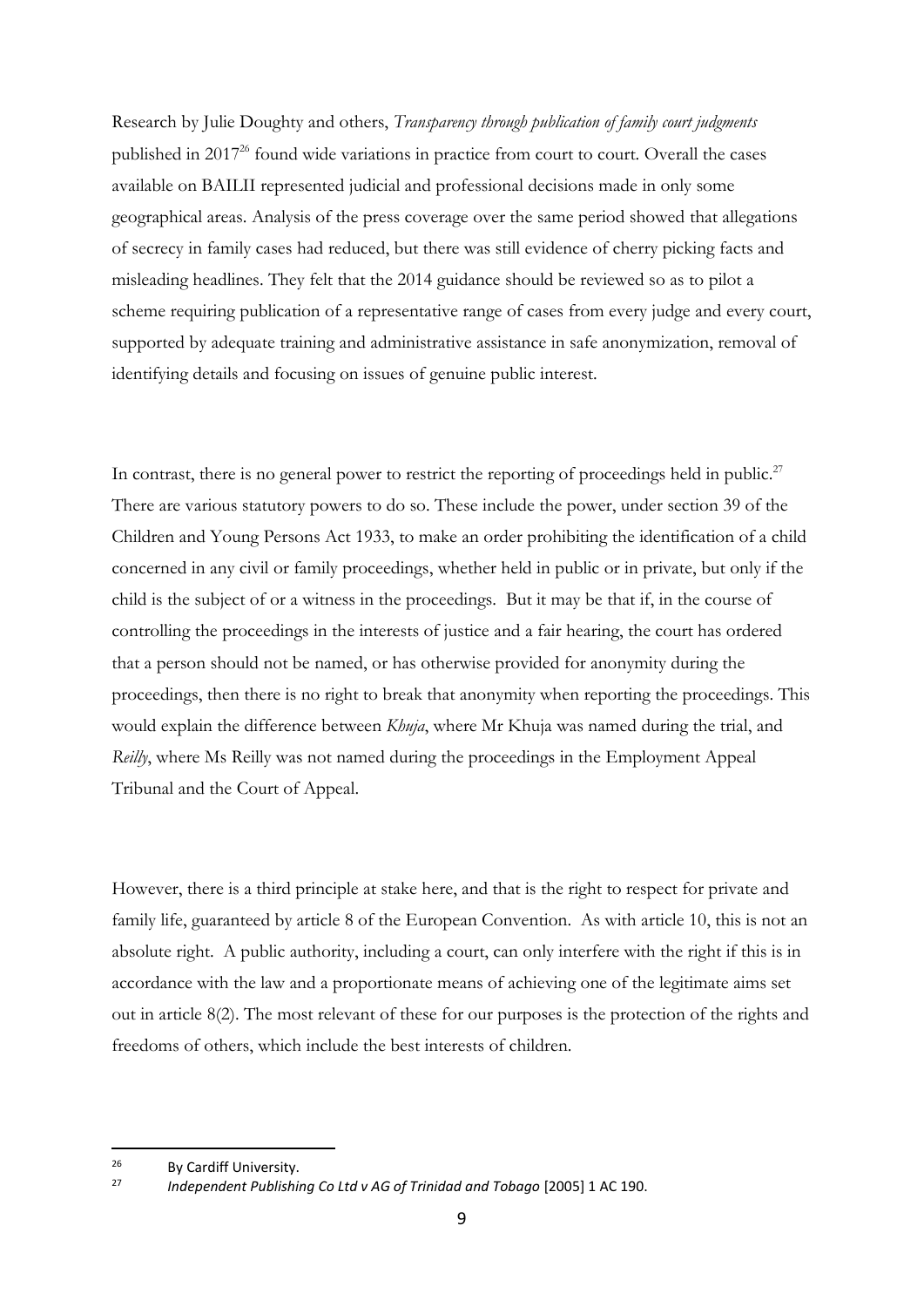Obviously, family courts are interfering in people's private and family lives all the time. Publishing information about what they do is likewise interfering in people's private and family lives. So how is this to be reconciled with the media's right to freedom of expression under article 10? As Lord Hoffmann put it in *Campbell v MGN*: 28

'Both reflect important civilised values, but, as often happens, neither can be given effect in full measure without restricting the other. How are they to be reconciled in a particular case? There is in my view no question of automatic priority. Nor is there a presumption in favour of one rather than the other. The question is rather the extent to which it is necessary to qualify the one right in order to protect the underlying value which is protected by the other.'

This was the approach adopted by Lord Steyn in the leading case of Re S:<sup>29</sup>

'First, neither article has as such precedence over the other. Secondly, where the values under the two articles are in conflict, an intense focus on the comparative importance of the specific rights being claimed in the individual case is necessary. Thirdly, the justifications for interfering with or restricting each right must be taken into account. Finally, the proportionality test must be applied to each. For convenience I will call this the ultimate balancing test.

We confirmed in *Khuja* that this was still the law. In *Re S*, as is well known, the child's guardian in family proceedings applied for an injunction to prohibit the identification of the child's mother who was being tried for the murder of his brother by poisoning him with salt while he was a patient in Great Ormond Street hospital. It was a strong case from the child's point of view, because there was psychiatric evidence that publicity surrounding the trial would be harmful to him. Nevertheless, the public interest in reporting the criminal trial was held to outweigh the indirect impact upon the child.

<sup>&</sup>lt;sup>28</sup> [2004] 2 AC 457, para 55.

<sup>[2005] 1</sup> AC 593, para 17.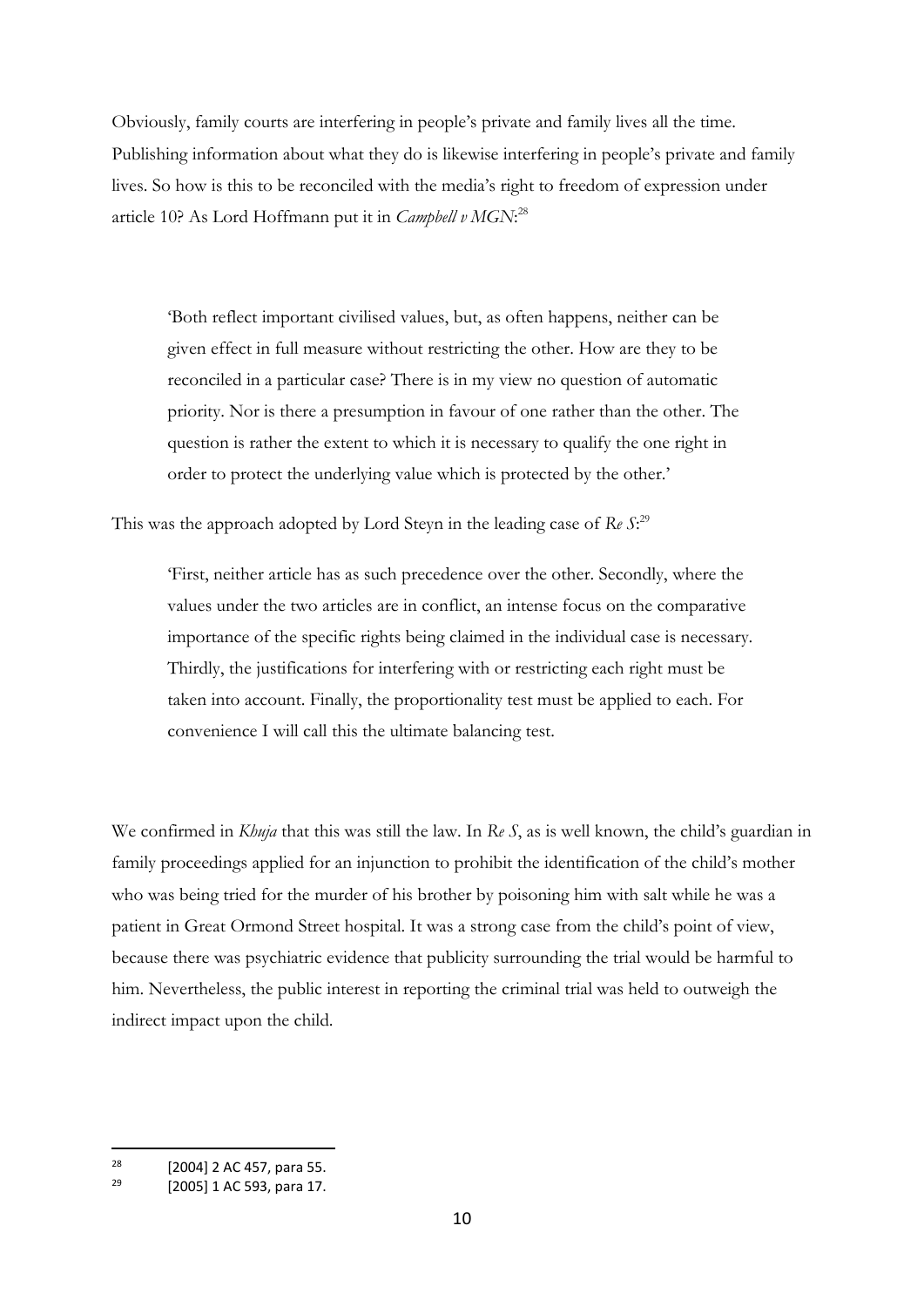But why, you might think, did that necessitate reporting the mother's name? Lord Steyn suggested that 'from a newspaper's point of view a report of a sensational trial without revealing the identity of the defendant would be a very much disembodied trial'.<sup>30</sup> Lord Rodger put it more vividly in *In re Guardian News and Media Ltd*, <sup>31</sup> another case where anonymity was sought in order to protect the family, this time of a person who had been blacklisted for suspected terrorist behaviour and subject to Treasury asset freezing orders:

'What's in a name? A lot, the press would answer. This is because stories about particular individuals are simply much more attractive to readers than stories about unidentified people. It is just human nature. And this is why, of course, even when reporting major disasters, journalists usually look for a story about how particular individuals are affected. . . . The judges [recognise] that editors know best how to present material in a way that will interest the readers of their particular publication and so help them to absorb the information. A requirement to report it in some austere, abstract form, devoid of much of its human interest, could well mean that the report would not be read and the information would not be passed on.'

And, of course, there are some stories where the identity of the person is itself the story.

However, while thinking about the balance between privacy and publicity, we should not forget that article 8 is not the only privacy-protecting game in town. There is also the General Data Protection Regulation, with the accompanying Data Protection Bill, due to come into force on 25 May. The background is, of course, Article 8 of the Charter of Fundamental Rights of the European Union, which begins:

 $30$  Para 34.<br> $31$  F20101.2

<sup>[2010] 2</sup> AC 697. This was the first case heard in the new Supreme Court of the United Kingdom in October 2009. Complaint was made that our first term's lists 'looked like alphabet soup', as so many cases were anonymised.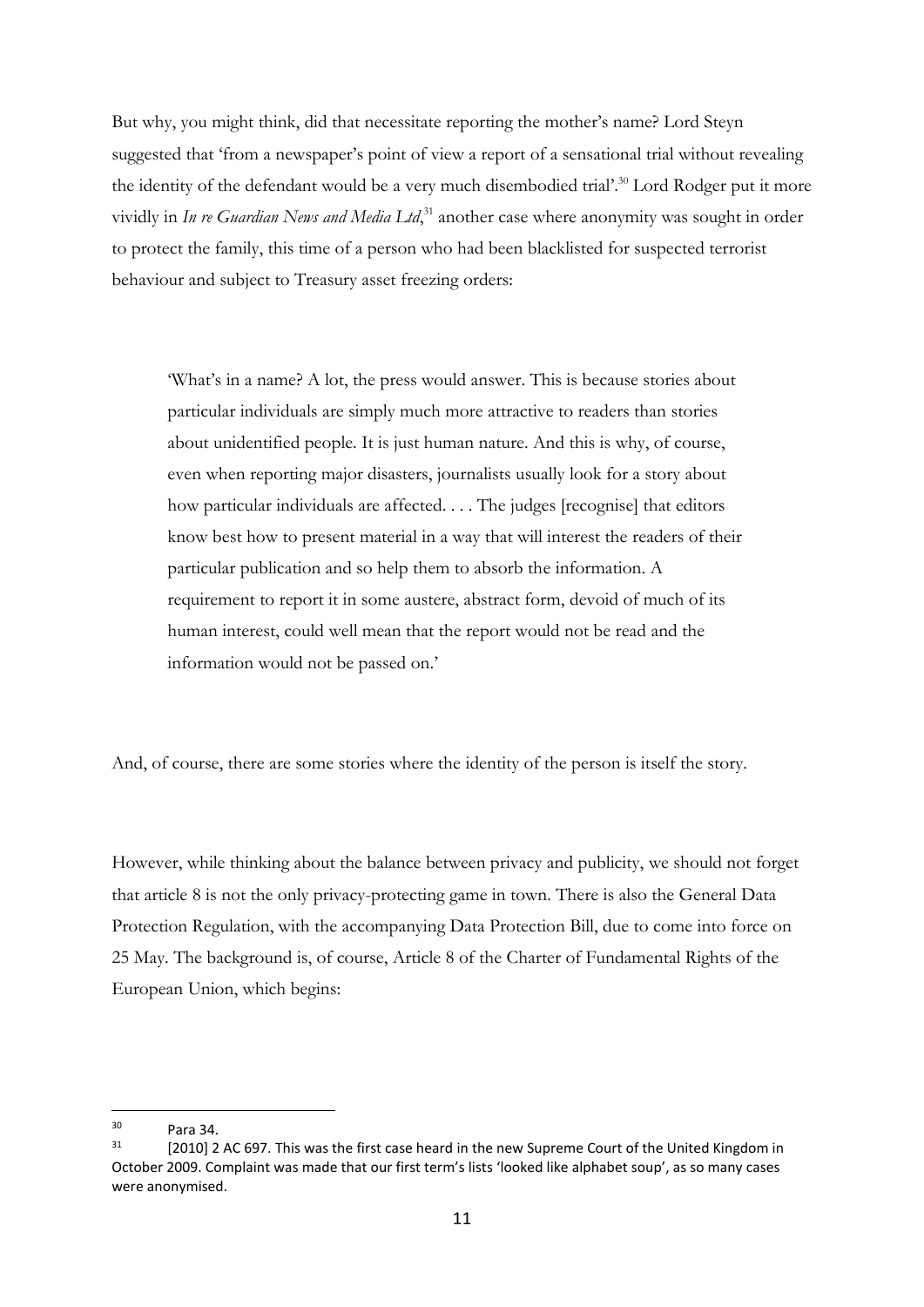'1. Everyone has the right to the protection of personal data concerning him or her.'

The foreground is the enhanced protection given to the processing of personal data under the Regulation. It applies to the processing of personal data by automatic means or by other means if the data are held in a filing system.<sup>32</sup> Personal data means any information relating to an identified or identifiable natural person.<sup>33</sup> Processing means any operation performed upon such data, including their use, disclosure and dissemination.<sup>34</sup> Data have to be collected for specified, limited and legitimate purposes and processed lawfully, fairly and in a transparent manner.<sup>35</sup> Processing is only lawful if one of the conditions prescribed in article 6 applies. The most relevant to this discussion is where '(e) processing is *necessary* for the performance of a task carried out in the public interest or in the exercise of official authority vested in the controller.' Special categories of data, including data concerning health or revealing racial origin or religious belief, cannot be processed at all except in defined circumstances, but these include whenever courts are acting in their judicial capacity.<sup>36</sup>

These rules might suggest that naming the persons involved in legal proceedings of any sort, but especially family proceedings, and revealing personal data from court documents will be lawful only if it is *'necessary'* for the performance of a public task. But then there is article 85:

'Member States shall by law reconcile the right to the protection of personal data pursuant to this Regulation with the right to freedom of expression and information, including processing for journalistic purposes and the purposes of academic, artistic or literary expression.'

<sup>32</sup> Article 2.

 $33$  Article 4(1).

 $34$  Article 4(2).

Article  $5(1)$  and  $(2)$ .

<sup>36</sup> Article 9.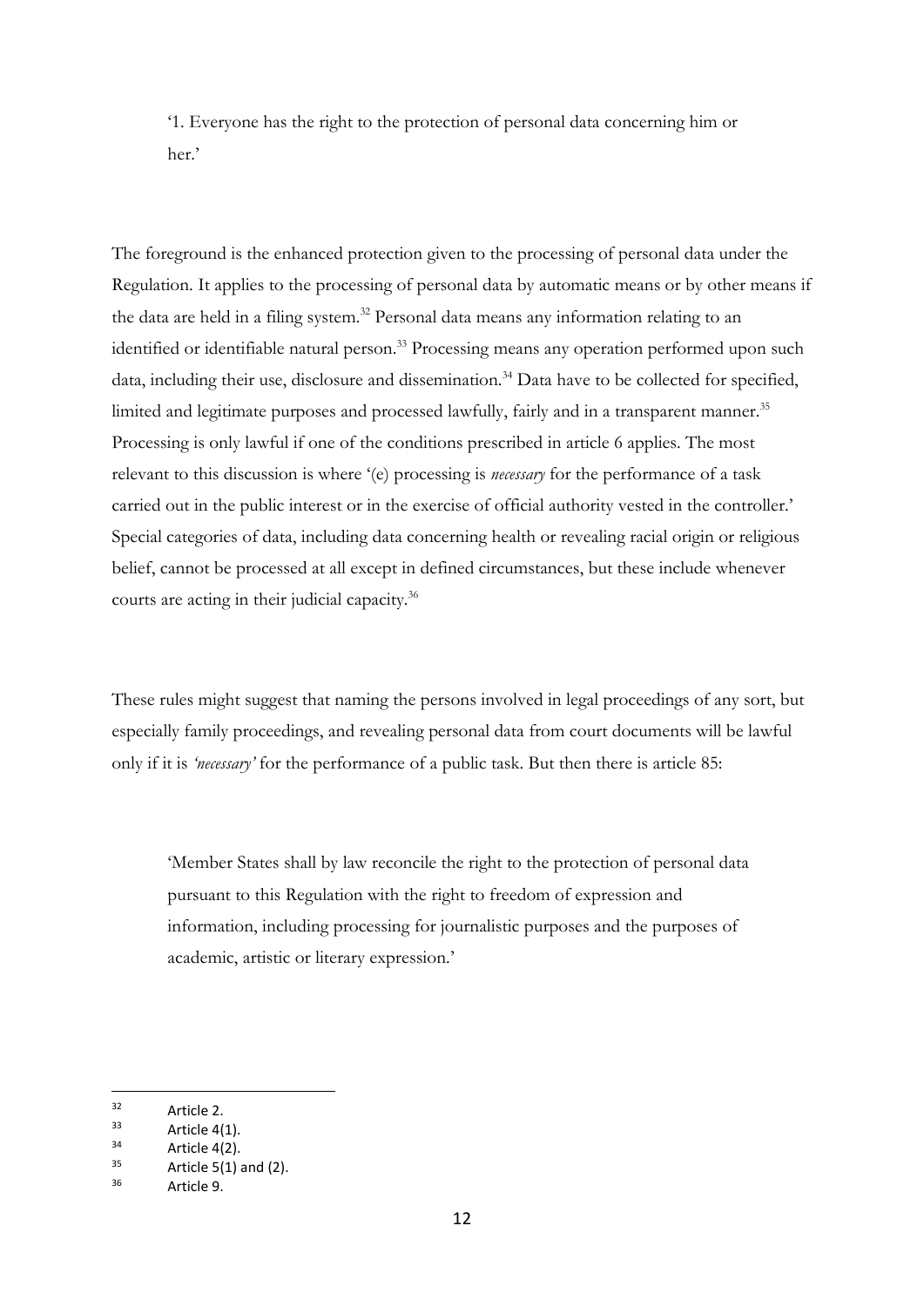For this purpose Member States are not only empowered but positively required to provide exemptions or derogations, even from the fundamental principles, for processing carried out for journalistic purposes or the purpose of academic artistic or literary expression, if they are necessary to reconcile the right to the protection of personal data with the freedom of expression and information.

So the current Data Protection Bill, in paragraph 26 of schedule 2, provides that various provisions, including the lawfulness provisions, do not apply to extent that the data controller reasonably believes them to be incompatible with those purposes, if the processing is with a view to publication and the controller reasonably believes that publication would be in the public interest. In deciding this, the controller must take account of the special public interest in freedom of expression and information, and of relevant Codes of Practice.

So it looks as if this all boils down to whether, if a journalist or academic wants to publish the data, the controller – presumably the court – considers that publication would be in the public interest. A special steer is given in favour of freedom of expression and information, but it looks as if we are back to balancing open justice, the public's right to know what goes on in courts and the author's right to tell them, against the privacy interests of the data subject. Those principles apply whether the proceedings are in private or in open court and whether in civil or family proceedings.<sup>37</sup>

So is simple anonymisation the answer? Julia Brophy's studies revealed that the children involved certainly do not think so. In these days of the internet and social media, it is particularly easy for tech-savvy young people to find out who is involved in a reported case, by joining up the dots. They were also really shocked and upset by the details given in the judgments published on BAILII. After several meetings between the NYAS Young People's Participation Group and the President, and with the help of an advisory group chaired by Lord Justice McFarlane, she was asked to draft some Judicial Guidance on *Anonymisation and Avoidance of the Identification of Children and The Treatment of Explicit Descriptions of the Sexual Abuse of Children in Judgments intended for the* 

<sup>37</sup> Criminal cases are outside the scope of the GDPR.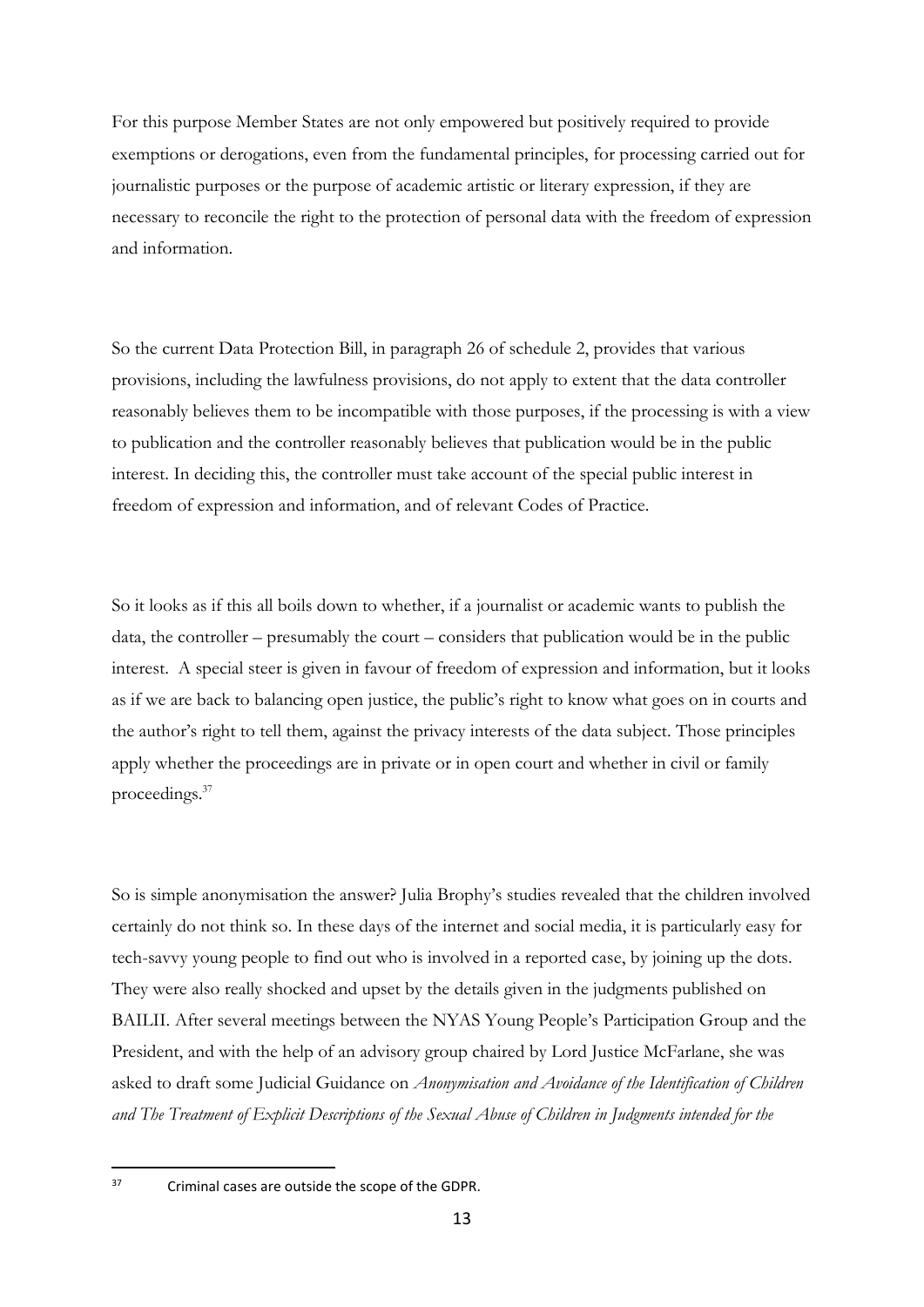Public Arena.<sup>38</sup> This was published in 2016 and contains a detailed list of do's and don'ts to avoid inadvertent and jigsaw identification. It also gives guidance on how to abridge judgments to avoid explicit descriptions of child sexual abuse being placed on the internet for all to see.

The moral of all of this is that the children have made the adults think again. Having read the guidance, I shall have to rethink one of my own pet ideas. I hate referring to children by initials – they can be so dehumanising and objectifying – almost as bad as referring to a child as 'it'. But the guidance says to avoid using pseudonyms because some children do not like them and they can present problems for some minority ethnic families. Perhaps the solution is, as so often, to consult the child?

**So what's the message?**The law and practice need to be simple, clear, coherent and accessible and they are not.

First, we need to be clear about what the powers of the courts are. Is it right that the general rule is that civil courts sit in public unless . . ., while family courts sit in private unless . . .? Should the Family Procedure Rules be more specific about the principles governing the decision to sit in public, just as the Civil Procedure Rules are specific about the circumstances in which the court can sit in private?

Second, we need to be clear about the source of any power to impose reporting restrictions in both civil and family proceedings and whether the court is sitting in public or in private. Is there a distinction to be drawn between what goes on in the court and tribunal involved and what can be reported about it?

Third, we need to be clear about the rules relating to access to court documents. Sitting in the Supreme Court, one is only too well aware that our much-vaunted transparency is not much use

<sup>38</sup> Association of Lawyers for Children, funded by the Nuffield Organisation.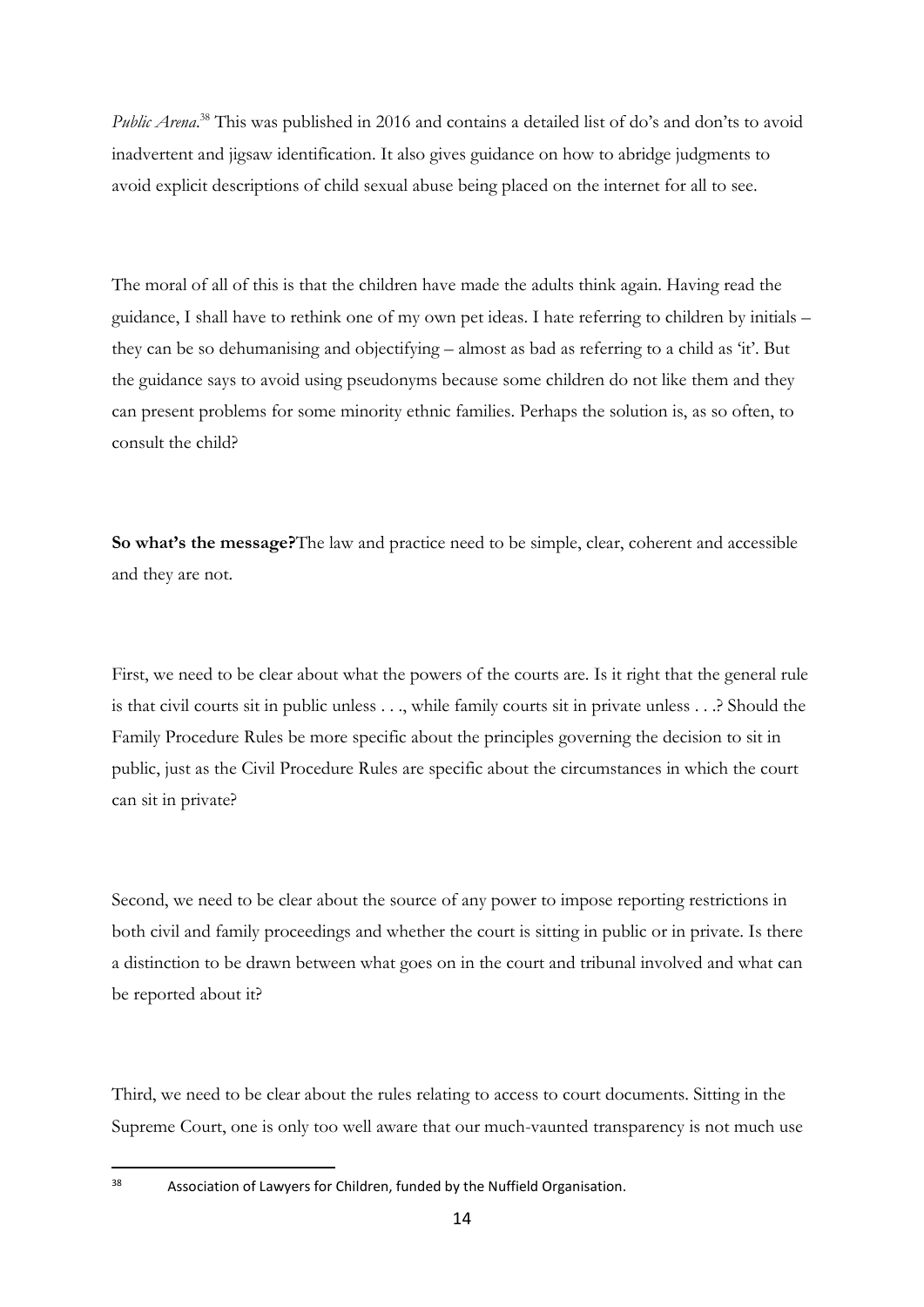unless those with a real interest in the case can see the parties' written submissions and even some of the supporting documents. We would like to put these up on our website. But to what extent are we inhibited by data protection or other privacy concerns?

Fourth, we need to be clear about when and how cases can be anonymised, whether to protect the adults or the children. Why are we going to such lengths to protect children directly involved in court proceedings, but rarely protect those who are only indirectly involved, however severely they may be affected by the washing of their family's dirty linen in public? We have just refused a father permission to appeal against the Court of Appeal's decision to lift an anonymity order made in financial remedy proceedings at least partially to protect the parties' children, in *Rotenburg v Times Newspapers*. 39

Fifth, to what extent is acceptable to leave these decisions – about sitting in private, about disclosure of documents, about publication of information - to the court hearing the case? It sounds the obvious thing to do, but if one of the objects is public confidence, can the public be confident if the judge is judge in what might be seen as his or her own cause?

Sixth, are these things better achieved through the law – as I tend to think –  $or - as$  Nicholas tended to think – through a voluntary agreement between the courts and the press: that in return for access to hearings and to documents, the press would report cases fully, accurately and fairly?

Finally, once we are clear what the powers are, we need to be clear about the applicable principles. I don't see this as a tension. It's a balancing act and that should not be a problem – these days, the courts do a good deal of balancing and we have the tools available to help us to do it.

But there are several interests that need balancing and we could do with clarifying them:

<sup>39</sup> [2017] EWCA Civ 1588, [2018] 1 FLR 1035.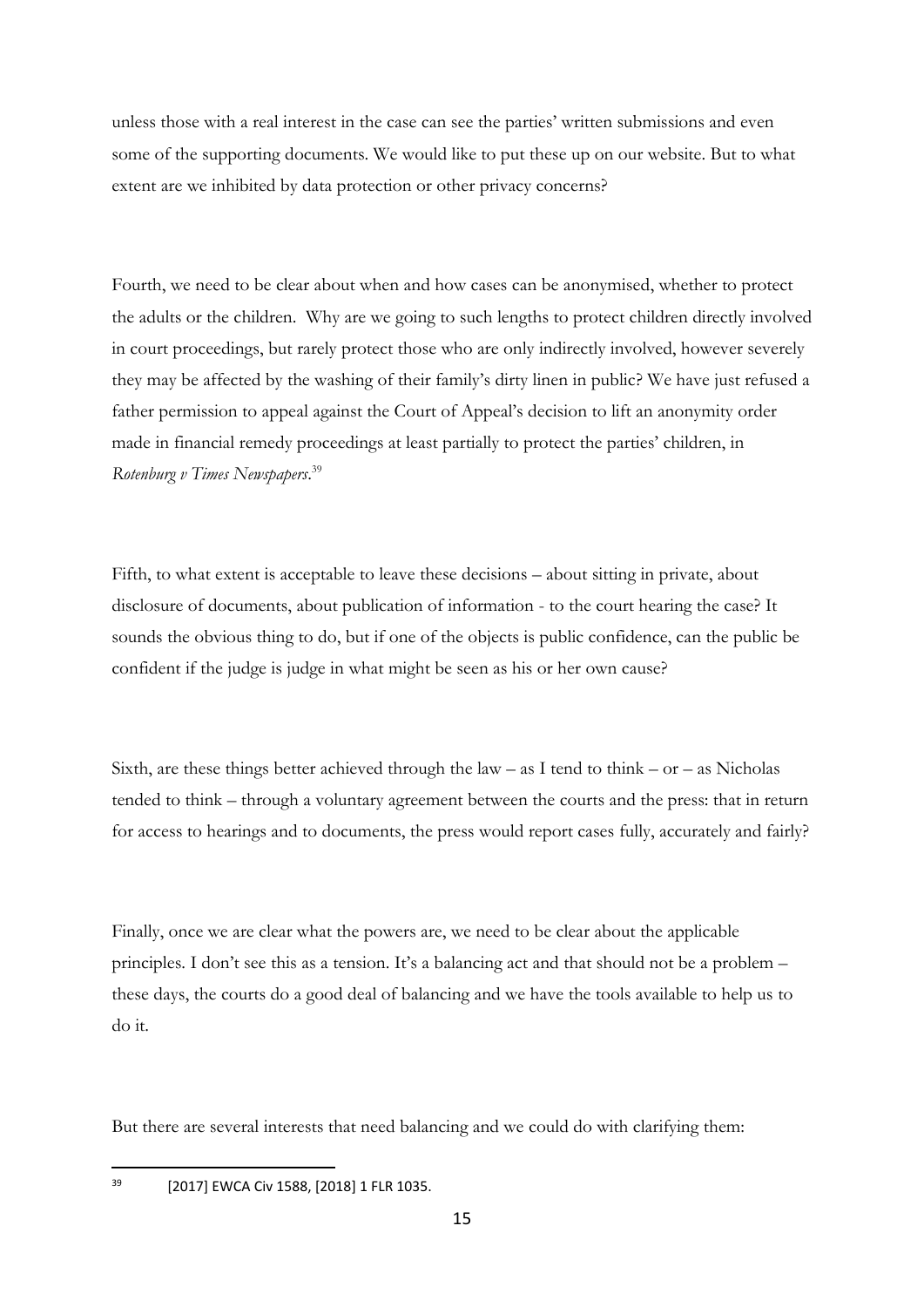First, there is the public interest in open justice, in the public knowing how the coercive power of the state is being exercised in their name. This will be stronger in some cases than in others, but I would suggest that it is particularly strong when the state is compulsorily interfering in family life.

Second, there is a more general interest in freedom of expression. This too will be stronger is some cases than in others. Knowing what goes on in courts is one thing. Knowing what goes on in a person's private life is quite another.

Third, there is the interest which we all have in keeping private information private. The GDPR assumes that all our information is private until we have put in into the public domain and then makes exceptions to that assumption. Our own law tends to distinguish between situations in which there is a reasonable expectation of privacy, such as visiting narcotics anonymous, and situations in which there is not, including legal proceedings in open court. If proceedings are held in private, there may be a reasonable expectation that the information revealed will be kept private. But there is 'a strong divergence of opinion' in the Family Division as to whether financial remedy proceedings should be heard in public.<sup>40</sup>

Fourth, there is a separate interest in the protection of family life, by which I mean the safeguarding of family relationships, particularly between parent and child but also between adult family members.

Fifth, often related to that but in principle separate, there are the best interests of any child involved. Article 3.1 of the UNCRC is comprehensive:

<sup>40</sup> See *Norman v Norman* [2017] EWCA Civ 49, [2017] 1 WLR 2523, per Eleanor King LJ at para 91; cf *Luckwell v Limata (No 2)* [2014] 2 FLR 168, para 3, per Holman J, and *L v L* [2016] 1 WLR 1259, per Mostyn J This has not yet been resolved.